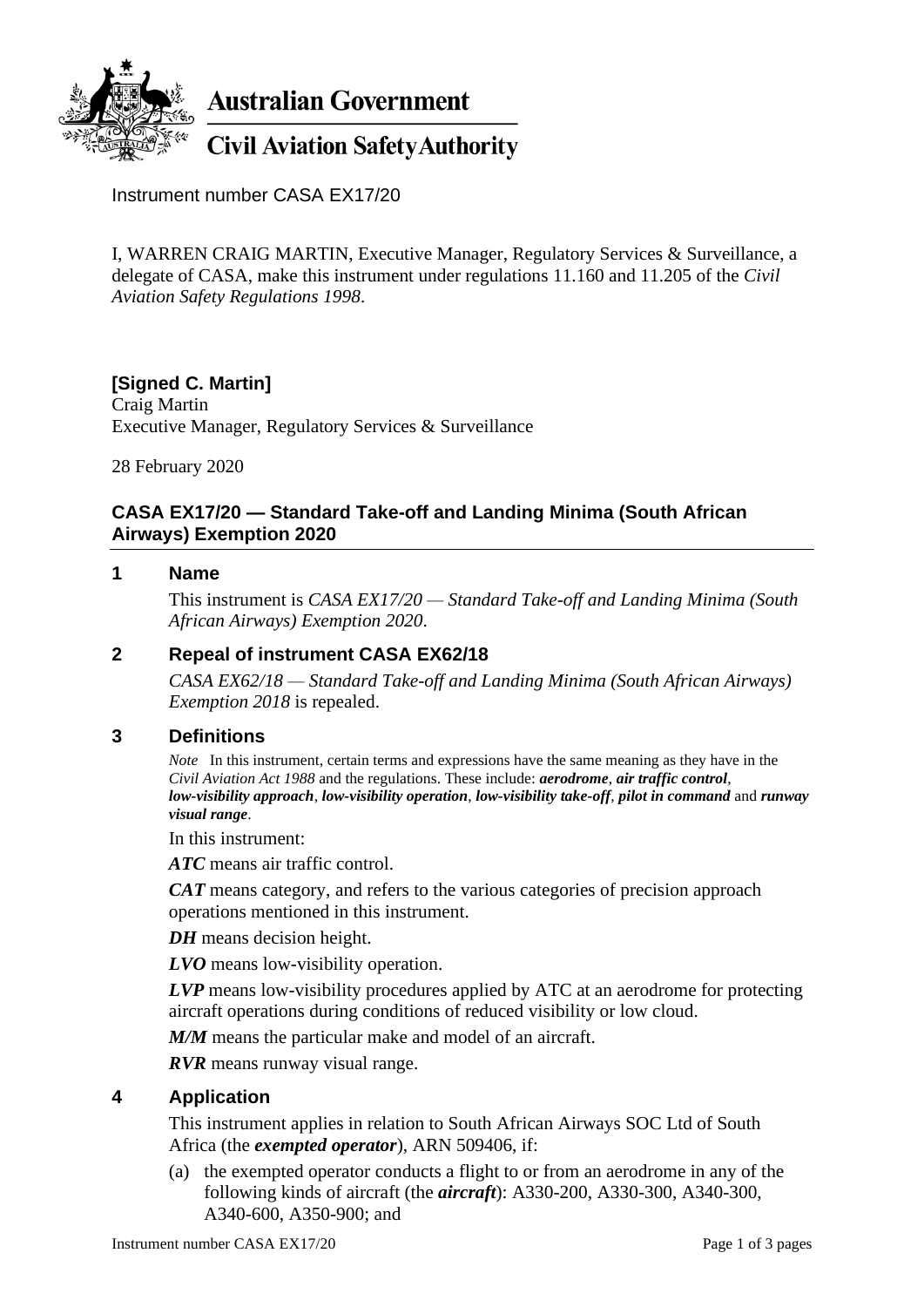(b) ATC at the aerodrome has informed the pilot in command of the aircraft that LVP are in force.

### **5 Exemptions**

- (1) The exempted operator is exempt from compliance with subregulations 257 (3) and (4) of CAR in relation to the flight.
- (2) The pilot in command of the aircraft is exempt from compliance with subregulations 257 (3) and (4) of CAR in relation to the flight.

#### **6 Conditions**

- (1) It is a condition of the exemption in subsection 5 (1) that the exempted operator ensures compliance with the requirements mentioned in subsection (3).
- (2) It is a condition of the exemption in subsection 5 (2) that the pilot in command of the aircraft ensures compliance with the requirements mentioned in subsection (3).
- (3) The requirements are:
	- (a) the aircraft must comply with the meteorological minima for LVO and associated requirements set out in Schedule 1; and
	- (b) the requirements for LVO mentioned in Schedule 2.

## **7 Repeal of this instrument**

This instrument is repealed at the end of 31 January 2023.

## **Schedule 1 Operating minima for LVO**

#### **Low-visibility take-off minimum**

1 An aircraft of a kind mentioned in column 1 of Table 1 must not conduct a low-visibility take-off from the aerodrome if the reported RVR for the take-off is less than the meteorological minimum mentioned in column 2 of the Table.

#### **Table 1: Low-visibility take-off minima**

| <b>Aircraft M/M</b><br>$\alpha$ (column 1) | <b>Meteorological minimum</b><br>$\alpha$ (column 2) |
|--------------------------------------------|------------------------------------------------------|
| A330-200, A330-300, A340-300, A350-900     | $125 \text{ m}$                                      |
| A340-600                                   | $150 \text{ m}$                                      |

#### **Low-visibility approach minima**

- 2 An aircraft of a kind mentioned in column 1 of Table 2, when conducting a low-visibility approach operation mentioned in column 2 of the Table for the purpose of landing the aircraft:
	- (a) has the RVR meteorological minimum mentioned in column 3 of the Table for the low-visibility approach operation; and
	- (b) must apply the DH mentioned in column 4 of the Table for the low-visibility approach operation.